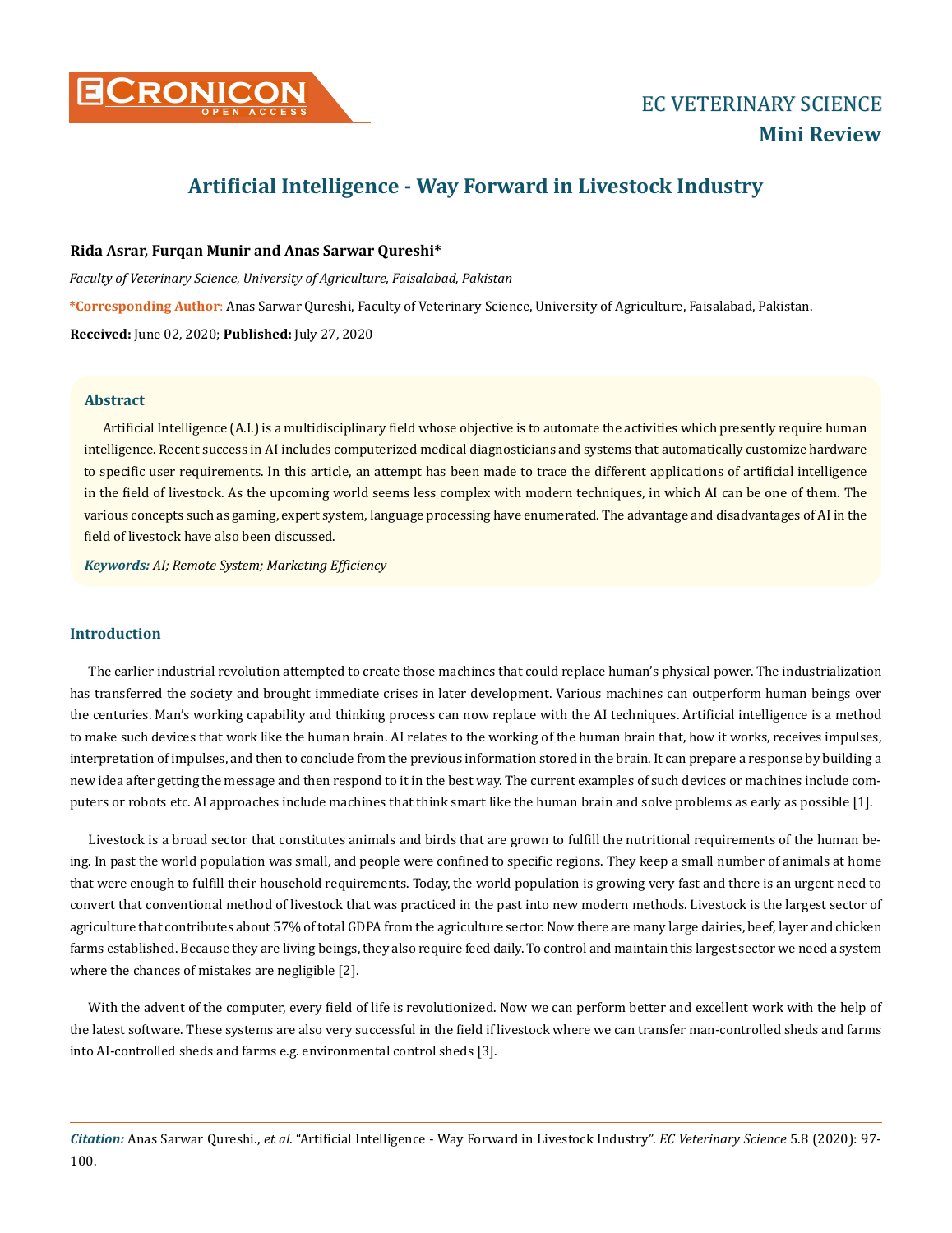# **Objective of the Study**

- The aim of the use of artificial intelligence in the livestock sector is to hone the productivity of the livestock sector. Intelligence is a broad subject that includes reasoning to observations, learning about the observations received, then solving the given set of problems whether verbal or non-verbal, perception and linguistic intelligence [4].
- There are long term objectives or goals in the path of the intelligence sector. The objectives of artificial intelligence include learning, knowledge, reasoning, planning, representation, processing of natural languages, and capability to move and interpret objects [5].

### **Applications of AI**

- Processing of natural languages: Interact with modern devices that understand well the languages spoken by humans.
- Gaming: AI has an essential role in the thinking of possible positions based on deep information in strategic games like PUBG, commando, etc.
- Skilled or expert systems: Software give comprehension and advice to their users.
- Vision system: These systems can understand and elaborate the inputs given in the form of vision like cameras.
- • Speech system: Certain systems are based on AI speech recognition that can hear and express as sentences and understand their meanings while a person talks to it like Google assistant.
- Page recognition: There is certain page recognition software that read the text on the paper and recognizes the shapes of the letters and converts them into editable text.
- Intelligent robots: Robots are the current latest systems which work like human and can perform the instructions given to them by humans or operators [6].

*"AI is likely to be either the best or worst thing to happen to humanity".* 

#### *Stephen Hawking*

## **Application of AI in the control of livestock and environment pollution**

It is interesting to know that AI has been widely used in many aspects of human lives. A good case is presented by Chan., *et al* (2003). The authors stated that AI could be applied to the reduction of environmental pollution, conservation, and recycling since natural resources are significant social and environmental concerns. As we know in the cattle and poultry farm, a large number of excreta and byproducts daily are produced. We can utilize them to produce productive substances instead of throwing away that pollute the environment. The dung of animals is used to produce natural gas. Because natural gas plants are very dangerous for the farm as they can explode, so we can minimize the risk by using such sensors that can help us to know the safe amount of all gases that are produced in the plant or the sheds and to keep them at the standard level [7].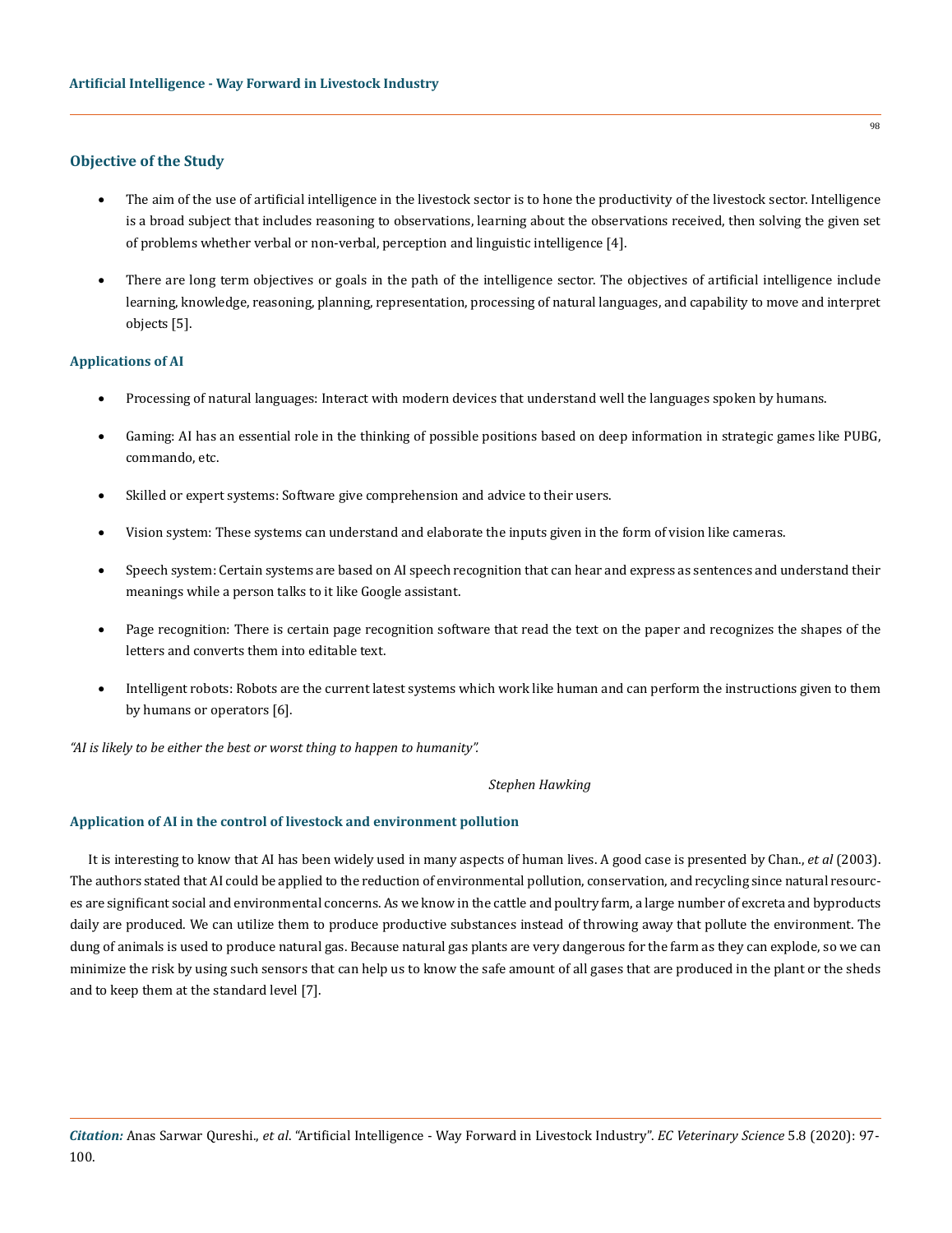## **Application of AI in record keeping**

An averaged sized farm keeps about 1000 animals. If we keep the record of animals on the register, it will take a long time and the chances of losing records are also possible. So instead of tagging, we can place a tiny chip inside the body of animals that can be scanned when animals pass through the scanner located or build at a place. By scanning, we can immediately recognize the data saved in those chips on our computer. Instead of opening our registers, we can keep and know all the information about the animals like age, breed, sex, pedigree, and sick report quickly [8].

#### **Application of AI in diagnosis**

A few years ago, we recognize the pregnancy of inseminated cattle through rectal palpation. There are three possibilities about the pregnancy status of cow i.e. not in calf, in the calf, and not confirmed. By the invention of the Ultrasound machine, we can recognize status very precisely. By using an ultrasound machine, we can also diagnose many other diseases of animals [9].

#### **Use of robots at the farm**

Robots are modern automation technologies that are mostly used for the production and non-production works to facilitate the human lives. These robots are used at the abattoir, feed mills, and inside the environmentally controlled sheds. Many manufacturers have changed their old man-powered plants into automatic plants that work more rapidly and precisely. Their examples include the production of feed and packaging, processing of meat, etc [10].

#### **Advantages**

AI advantages include:

- Easy diagnosis.
- More powerful and more useful.
- New and improved interface.
- Solving new problems.
- Better handling of information.
- Relieves information overload.
- Conversion of information into knowledge [11].

#### **Disadvantage**

AI disadvantages include:

- Increased cost.
- Difficulty with software development (Slow and expensive).